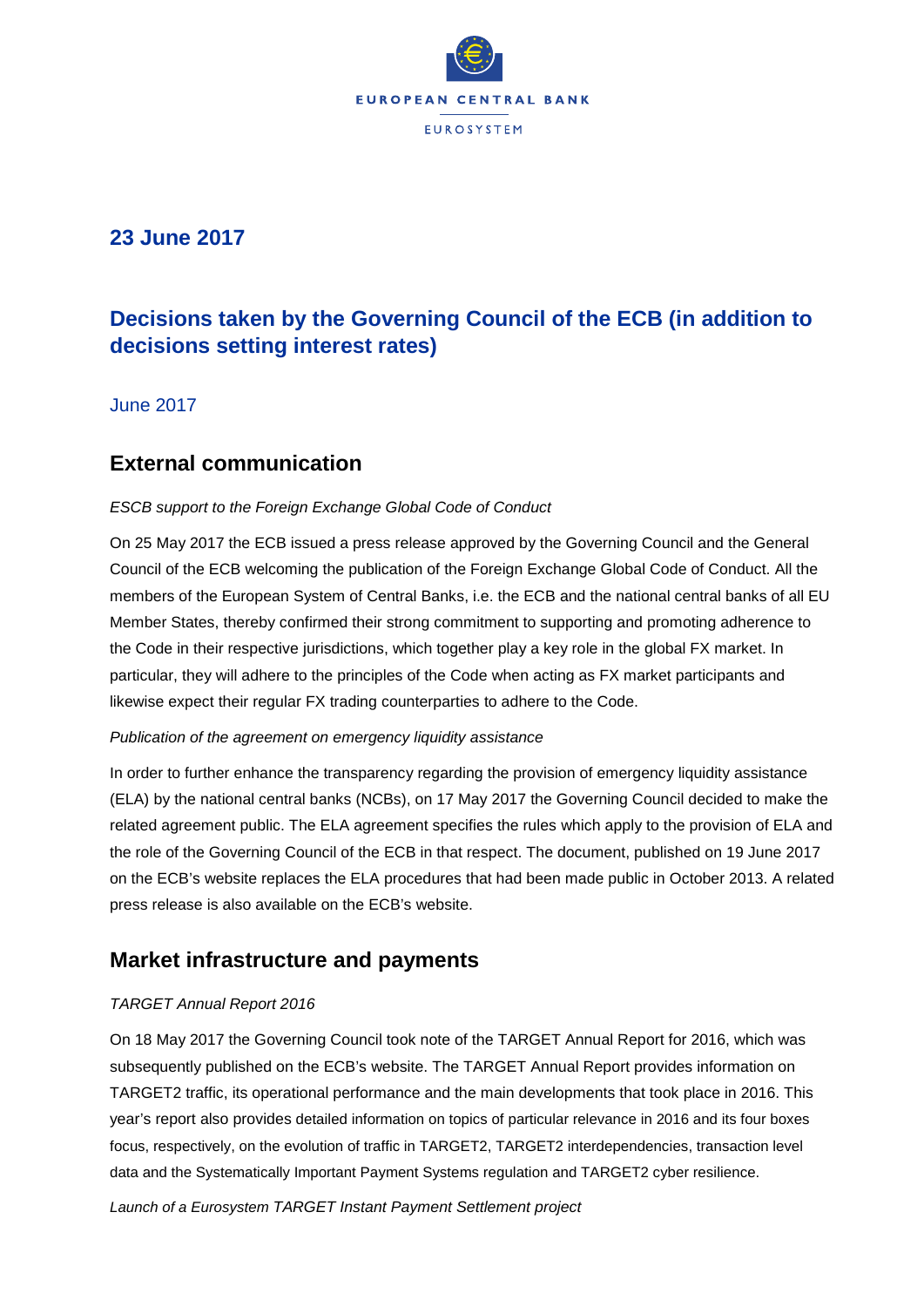On 21 June 2017 the Governing Council approved the launch of the development of a pan-European instant payment settlement service, the "Target Instant Payment Settlement" (TIPS). The aim of the TIPS project is to provide a pan-European instant payment settlement service which will enable citizens and firms to transfer money between each other in real time and which will be available around the clock, 365 days a year. A related press release is available on the ECB's website and more detailed information will be regularly provided to the public during the realisation phase of the project via the "Payments & Markets" page of the ECB's website.

# **Advice on legislation**

*ECB opinion on the financial independence of Sveriges Riksbank*

On 18 May 2017 the Governing Council adopted Opinion CON/2017/17 at the request of the Swedish Ministry of Finance.

*ECB opinion on limitations to cash payments in Portugal*

On 22 May 2017 the Governing Council adopted Opinion CON/2017/18 at the request of the Portuguese Assembly of the Republic.

*ECB opinion on the Commission for the monitoring of alternative dispute resolution procedures and the reserve funds of banking foundations in Spain*

On 26 May 2017 the Governing Council adopted Opinion CON/2017/19 at the request of the Banco de España, on behalf of the Secretary of State for Economy and Business Support.

*ECB opinion on the limitation of cash payments in Belgium*

On 30 May 2017 the Governing Council adopted Opinion CON/2017/20 at the request of the Belgian Ministry of Finance.

*ECB opinion on macroprudential measures to limit systemic risks in Austria*

On 7 June 2017 the Governing Council adopted Opinion CON/2017/21 at the request of the Austrian Ministry of Finance.

*ECB opinion on a proposal for a directive of the European Parliament and of the Council on preventive restructuring frameworks, second chance and measures to increase the efficiency of restructuring, insolvency and discharge procedures and amending Directive 2012/30/EU*

On 7 June 2017 the Governing Council adopted Opinion CON/2017/22 on its own initiative.

*ECB opinion on a new category of debt instruments, new macroprudential tool, the creation of a new category of settlement institution and the exclusion of set-off rights in Belgium*

On 8 June 2017 the Governing Council adopted Opinion CON/2017/23 at the request of the Governor of the Nationale Bank van België/Banque Nationale de Belgique, on behalf of the Minister of Finance.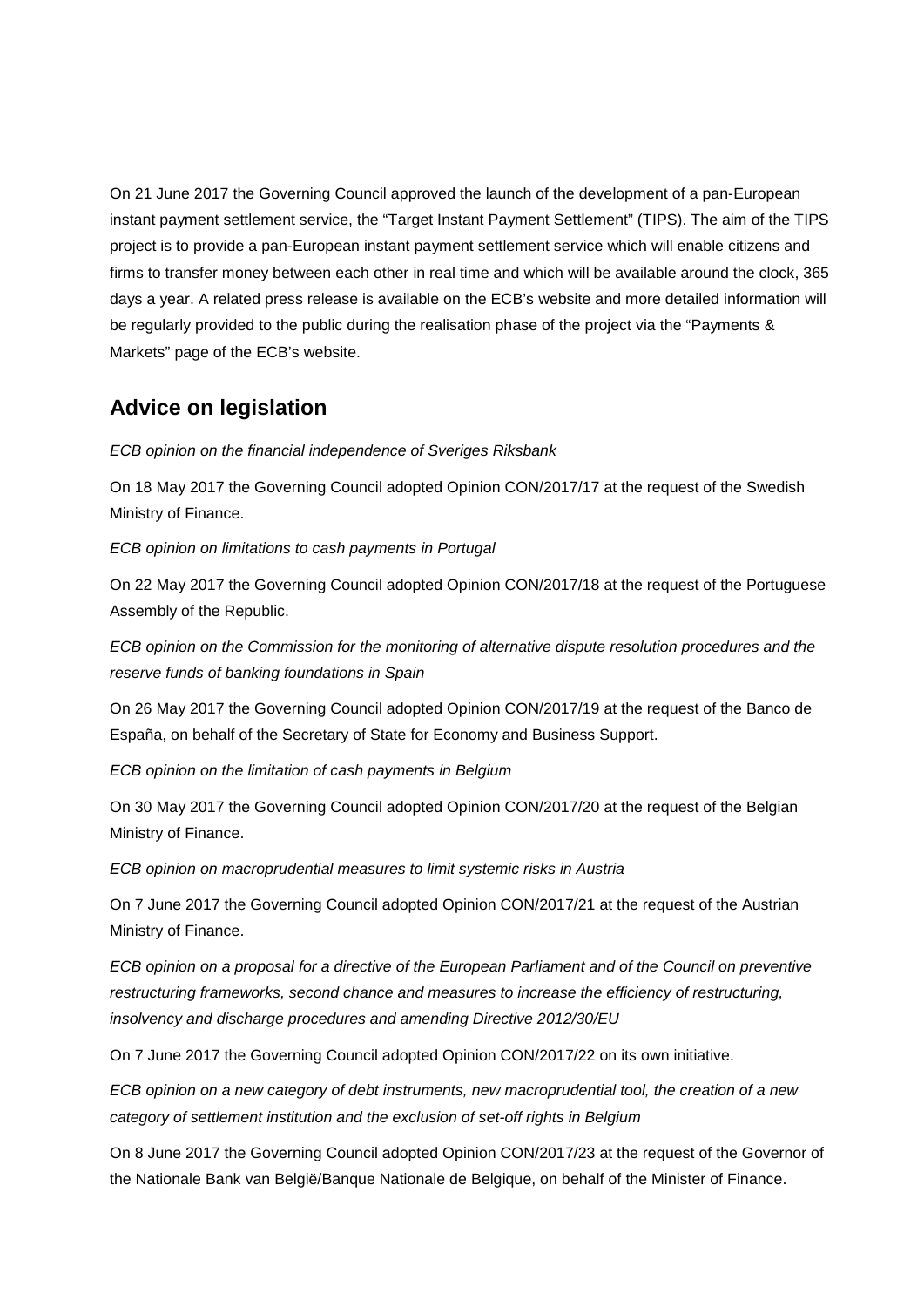#### *ECB opinion on the auditing of Banka Slovenije's business operations*

On 12 June 2017 the Governing Council adopted Opinion CON/2017/24 at the request of the President of the National Assembly of the Republic of Slovenia.

### *ECB opinion on the ownership of a special-purpose entity for manufacturing euro banknotes*

On 16 June 2017 the Governing Council adopted Opinion CON/2017/25 at the request of the Banco de España, on behalf of the Spanish Sub-secretary for Finance and the Civil Service.

# **Statistics**

### *Statistical data quality report 2016 on euro area monetary and financial statistics*

On 18 May 2017 the Governing Council approved the 2016 quality report on euro area monetary and financial statistics which was subsequently published on the ECB's website. This biennial data quality report focuses on the collection, compilation and dissemination of monetary and financial statistics relevant for the euro area in 2015 and 2016 and provides descriptive and quantitative quality indicators. Its first section highlights the recently implemented regulatory updates, which for the period under review were significantly impacted by the new data demands triggered by the establishment of the Single Supervisory Mechanism. Issues related to statistical processes and the quantitative results of the data quality analysis are presented in sections 2 and 3, respectively, of the report.

## **International and European cooperation**

#### *The 16th annual review of the international role of the euro*

On 21 June 2017 the Governing Council authorised the publication of the 16<sup>th</sup> annual review of the international role of the euro, which examines developments in the use of the euro by non-euro area residents. The report, together with a press release, will be published on the ECB's website on 5 July 2017.

# **Banking supervision**

#### *Amendments to ECB significance decisions*

On 17 and 23 May 2017 the Governing Council did not object to amendments proposed by the Supervisory Board to the ECB's significance decisions, reflecting changes that have occurred within the structure of some entities directly supervised by the ECB, and took note of changes to the list of less significant institutions which are supervised by the national competent authorities. The list of significant institutions and less significant institutions is regularly updated and is available on the ECB's website in accordance with Article 49 of the SSM Framework Regulation.

*Report on the national framework stocktake of non-performing loans*